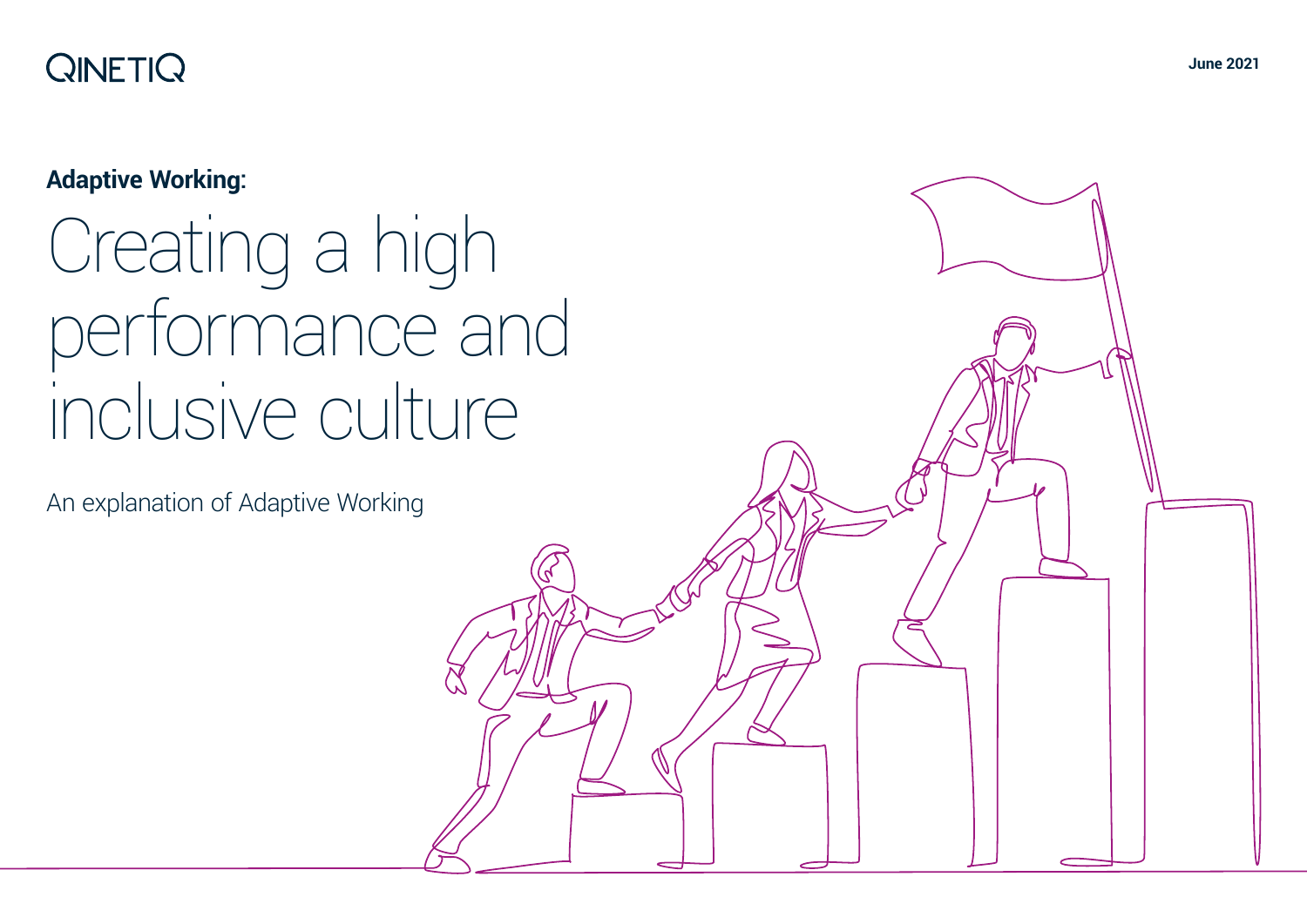# **Content**

Our Group vision Adaptive Working Health and wellbeing Diversity & Inclusion Digital transformation Working together Learning as we go

# **Introduction** Bringing us closer together

Living and working through a pandemic has been tough for us all and, as we start to transition into 'life after COVID-19', we hope that you are safe and well. While the pandemic, and other events such as the wild fires in Australia in 2019, has caused wide-spread devastation, digital tools becoming available have shown us that a new way of working is possible.

All of us have had to adapt in some way and have done so using behaviours and qualities we want to keep. We have come together more as a community, caring for each other, asking "how are you?" and really meaning it, listening, and supporting each other. Throughout we have continued to deliver our best for our customers, bringing a renewed focus to the importance of the work we all do and balancing this with our personal commitments.

Looking forward we want to maintain these qualities and behaviours. We will find our way, as we have done during the pandemic, by trying and learning about the best ways of working; adopting new habits, learning how digital tools can be utilised, focusing on delivering the right outcome for our customers, and supporting each other as we do so.

All with the focus on how we create a culture that values us all as humans and supports us to deliver our best; a high performance and inclusive culture.

We want to make considered changes to the site environment and to do this we need time for you to adapt post the removal of safeguarding measures, to try different ways of working and digital tools as they become available to discover what works best. Once we are able to understand what works best for you we can then consider our site environment.

Adaptive Working is about feeling empowered as individuals and as teams to have open conversations about where, when and how we work to get the best outcome for our customers whilst balancing personal and work life.

**Michelle Cummins Group HR Director**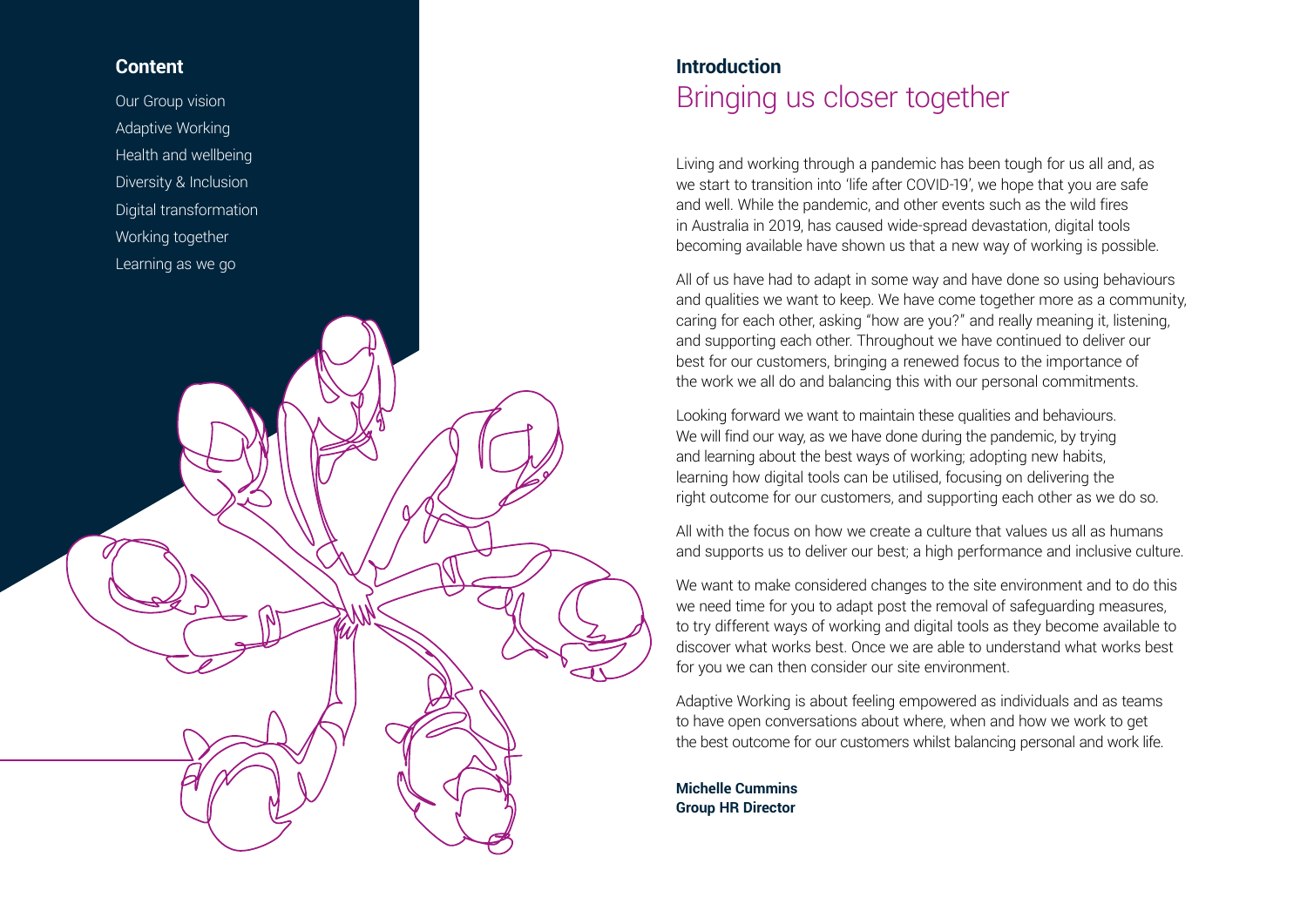# **Our Group vision** Building on our solid foundation

Our strategic priorities – protecting our health and wellbeing and that of our families, delivering for our customers, and sustaining our company for the long term  $-$  support us well in providing a solid foundation from which to make decisions with our manager and natural work teams that balance our personal needs with keeping our promises to our customers.

These priorities are further enhanced by a hybrid approach of working on site, remotely, and a blend of the two. This is underpinned by informal and formal flexible working, such as part-time or changing start and finish times, enabling us to adapt our working patterns to meet customer and team commitments as well as our individual needs.

Embracing this flexibility and having regular discussions with our managers and teams on optimal working patterns, helps us to improve our performance, creates better engagement and enables us to grow.

As we continue to learn and adapt, our ambition is to become a best in class global employer, underpinned by our high-performance inclusive culture. To realise this ambition, we will continue to enhance our culture by improving our business-led inclusivity and working environment and ensuring we all have the right tools to work at our best.

This is a long-term and iterative approach, which will take place over the coming years as we continue to explore, learn and adapt.

Adaptive Working brings all of our ways of working together to create an overall approach to enable us to deliver for our customers, while creating an inclusive environment where we can all give our best.



# **Working and living at a time of Covid-19 and beyond**

We are living during changing times and our approach to Adaptive Working has been developed to support you in making decisions, with your managers, on where, when and how to work and can be used in line with national safeguarding measures that are in place at any one time and after they have been removed.

They are here to stay, so please read on and think about how they could work for you, your teams and your customers.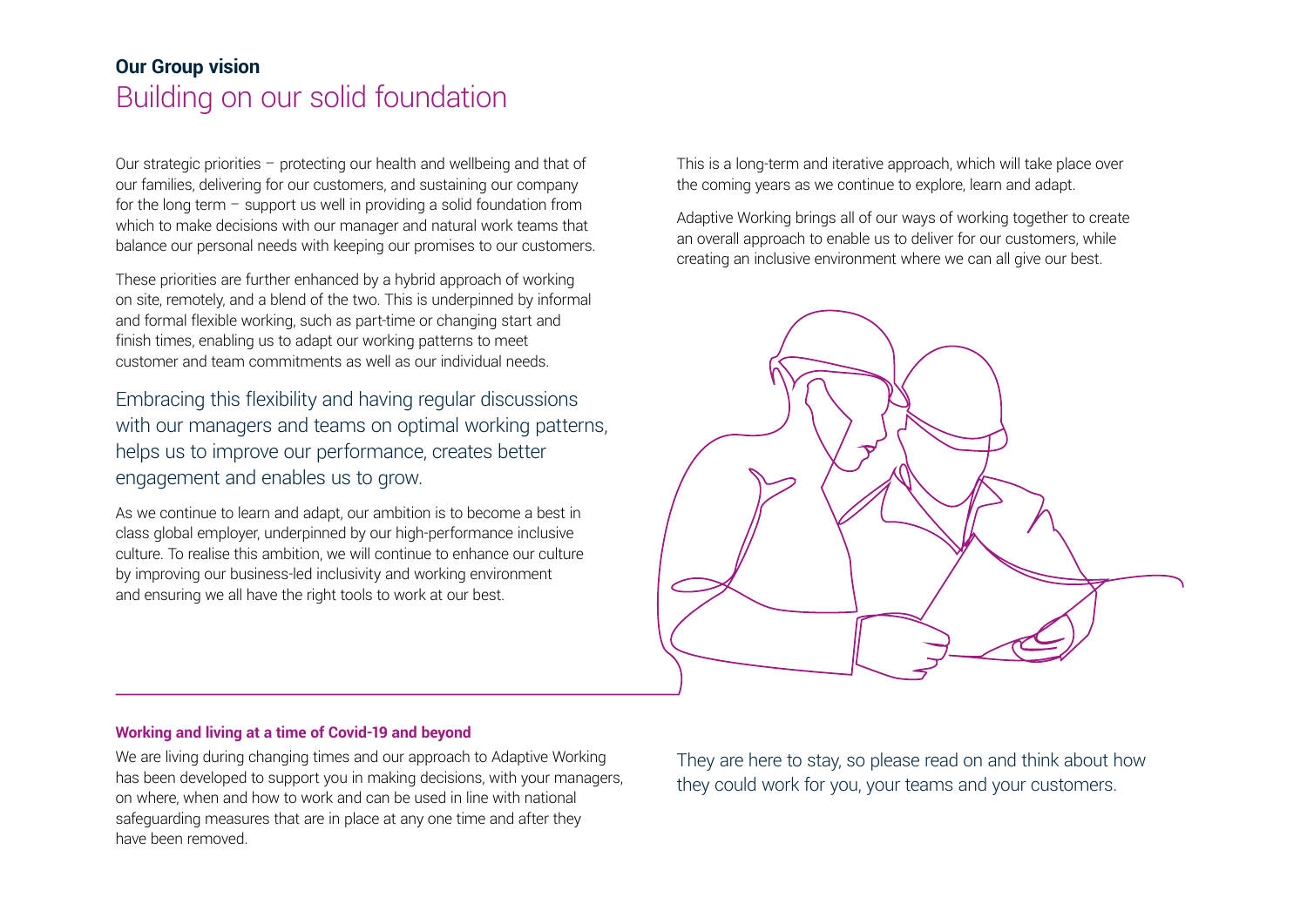# **Adaptive Working** Looking after ourselves, our customers and the world around us

# **We are enhancing our strategic priorities – supporting decision making and enabling growth – with Adaptive Working principles:**

- Working flexibly
- Global collaboration and knowledge sharing
- Business focus

These principles apply across the Group, but may be implemented differently, depending on the business, location and nature of work being delivered.



# **Working flexibly**

# **Informal and formal flexible working**

Informal flexible working is agreed locally and there is no need to follow a formal request process; this could include changes such as different start and finish times or working from another location on a non-permanent basis. Formal flexible working might include permanent changes, such as altering the number of days per week you work, as is likely to requires an application process.

# **Where we work**

Hybrid working empowers us to make decisions with our managers and natural work teams about where we work so that we can achieve the most effective outcomes for our internal and external customers, while balancing our individual needs alongside those of our teams. It can also support us in reducing our overall carbon footprint by reducing the amount of travel required.

# **Digitally enabled by appropriate tools, skills and behaviours**

Digital platforms are making it possible for us to have more choice over where, when and how we work, as well as how we communicate and collaborate. This will require us to continue to adapt and learn how best to use these tools, trying new approaches and behaviours as we all strive to create the best experience possible. We will continue to enhance our technology platforms so that teams are empowered to maximise Adaptive Working through collaboration.

# **Supported, motivated and encouraged to achieve our potential**

Taking responsibility for each other in our teams to ensure we are aligned on our goals and managed and measured based on what and how we achieve. Having great conversations, as we understand how to get the best out of our working environment, so that we can support each other to realise our potential and enable a more inclusive, high performing culture.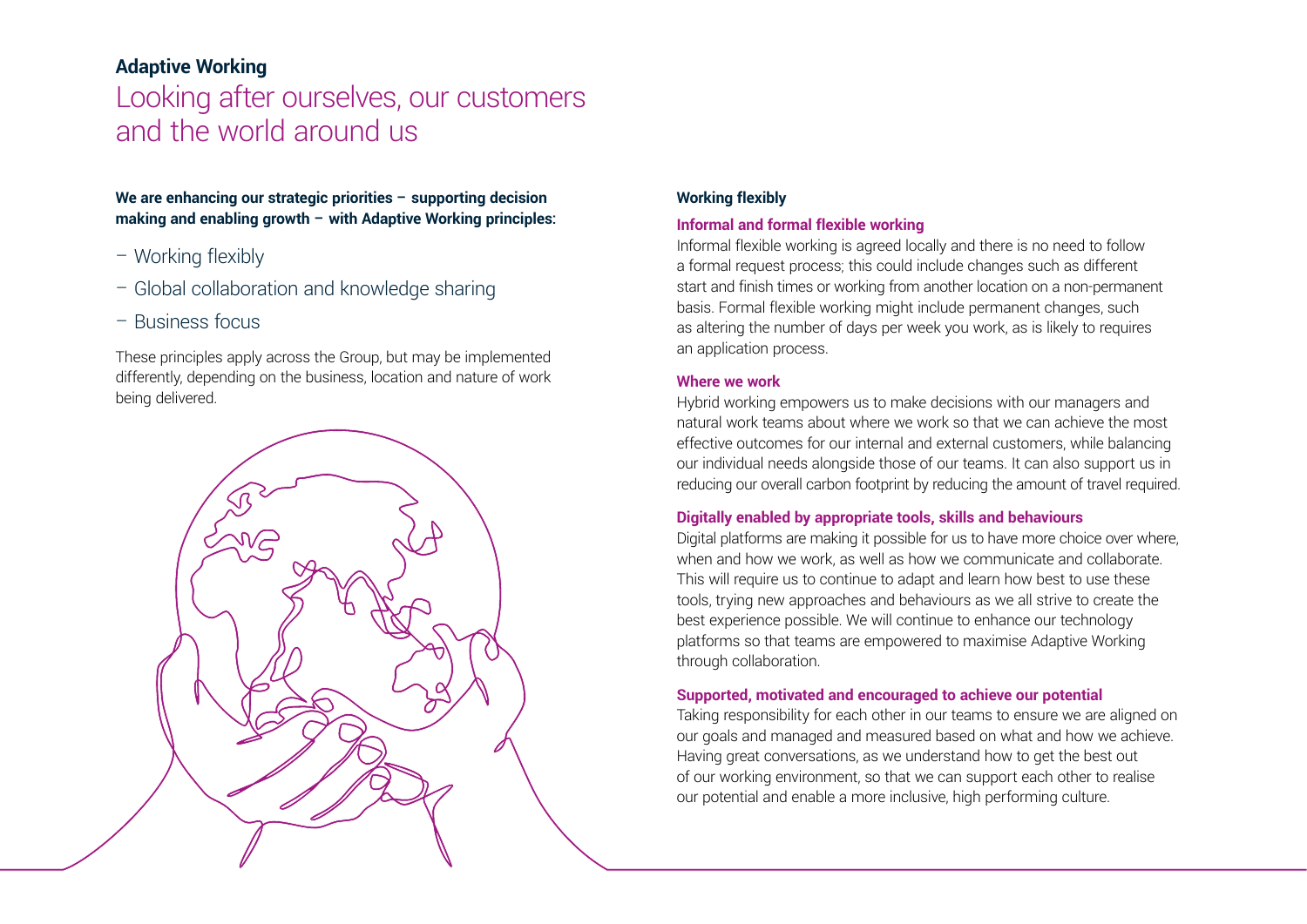

**onsite**

**HYBRID WORKING** 

**onsite**

Informal and formal flexible working, building an inclusive, collaborative, and customer-focused culture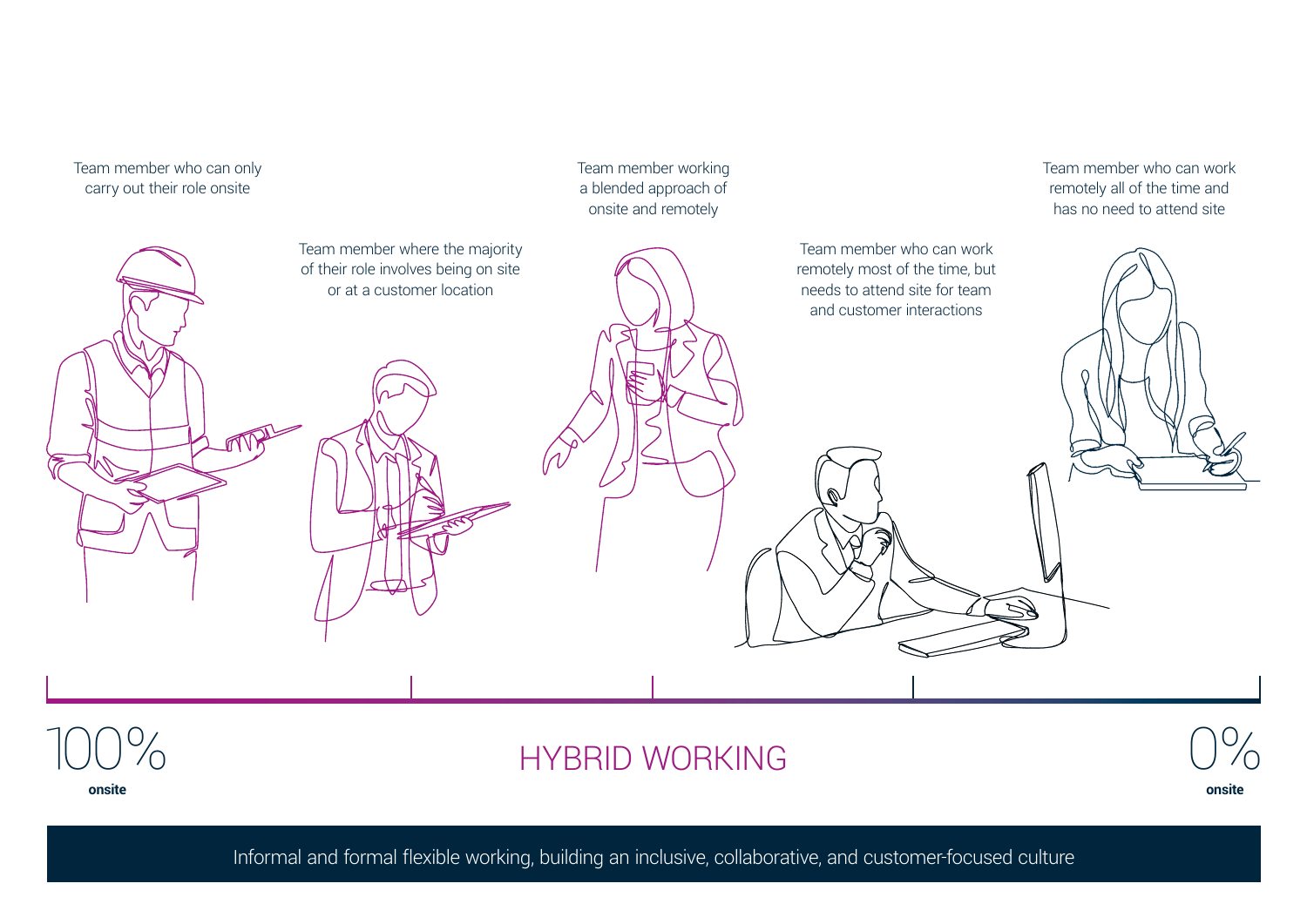## **Global collaboration and knowledge sharing**

# **Leverage global capability to support collective growth**

Working collaboratively with colleagues in all of the countries in which we operate to understand customer requirements, creating opportunities to work together and maximise our growth potential (respecting customer and national sensitivities on what can and can't be shared). This is supported by universal systems, such as SuccessFactors and Epicflow, which enable us to identify the skills and capabilities we have alongside the demand from our customers.

# **Work together to capitalise on and share collective knowledge and expertise**

Bringing our collective knowledge, skills and capabilities together to provide the best outcomes for our customers. To truly leverage this, we need to establish and maintain connections with colleagues from across the business using the digital tools provided.

# **Create opportunities to learn and develop across boundaries**

Take advantage of connections with colleagues outside of our normal working environment to learn and develop, further supported by virtual and global training and knowledge sharing.

# **Benefit from a diverse range of thinking, culture and experience**

Creating an environment where we can each benefit from the experiences of a diverse range of thinking from people with varied backgrounds, and at different stages in their careers. This diversity of perspectives inspires us to innovate for our customers so we can contribute to the safety and security of the world around us.

## **Business focused**

# **Safety and wellbeing at our core**

Supported by our **[Environment, Health & Safety](https://portal.qinetiq.com/Our-Company/Enabling-our-business/Health-Safety-and-Environment)** and **[Wellbeing strategies](https://portal.qinetiq.com/Our-Company/Enabling-our-business/Human-Resources/Human-Resources-UK/People/Wellbeing)**, Adaptive Working enables us to prioritise exercise, take up new hobbies orjust spend more time with friends and family. It also encourages us to think about how we are supporting each other, building a culture where our health and wellbeing is our number one priority.

## **Empowered and trusted to deliver customer outcomes**

Adaptive Working empowers and trusts us as individuals and teams to make the best decisions about where, when and how we work so that we can achieve the most effective outcomes for our customers whilst balancing our own needs, wherever this is possible and practical. Integrity is at the heart of our culture and trust between our teams, managers and individuals is imperative.

## **Maximise opportunities for growth**

We measure success based on the outcome we deliver and the behaviours that support. Having the opportunity as new digital tools become available connecting and learning from others within the Group will become easier and encouraged. Working with your manager, we ensure that our goals are clear and understood and seek regular feedback on progress. You are strongly encouraged to set development goals, which enable us to learn new skills, gain and share knowledge or enhance our behaviours.

# **Continuous learning and improving, to adapt and innovate**

Technology and new ways of working will continue to transform the way we work together, how we meet, when we travel, how we communicate and collaborate together. We recognise that sometimes change can be unsettling and we encourage you to have open conversations with each other and your managers as we learn and adapt together.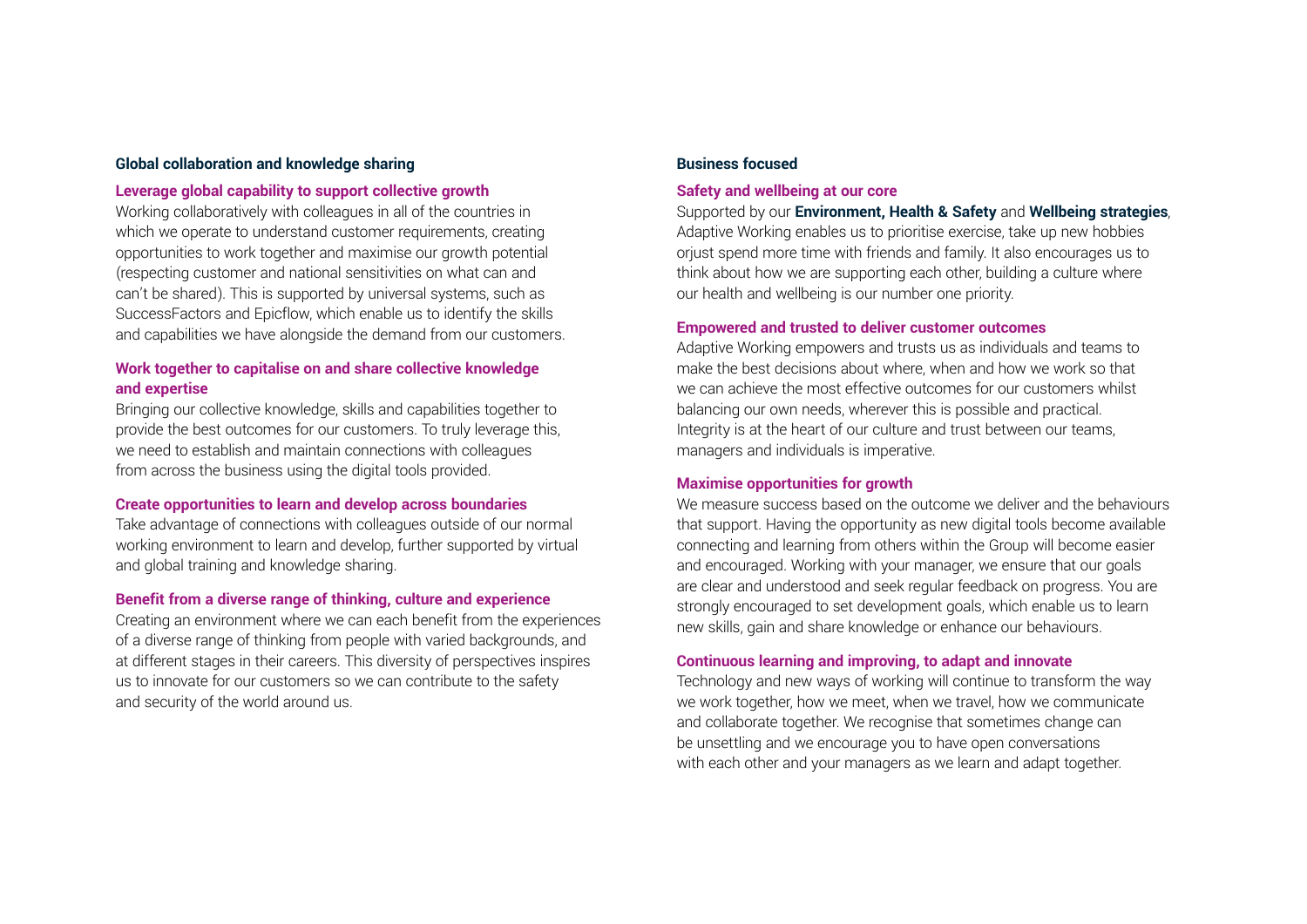# **Wellbeing**

# Protecting our health and wellbeing and that of our families is our number one priority

The health, safety and wellbeing of you, your family and the environment around us is our number one priority, regardless of how, where or when we are working.

We believe that we are at our most productive and engaged when we are able to achieve an effective balance between our work and our home lives.

Adaptive Working gives many of us more control over when, where and how we do our work and we must take care to ensure that we maximise the benefits of this approach by staying connected and maintaining a work/personal balance that supports our health and wellbeing.

Because we spend such a large percentage of our time working it's really important to maintain good physical and mental health and create meaningful and inclusive experiences. These are critical to our own health and wellbeing and the success of our teams, impacting engagement, productivity and performance.

We expect Adaptive Working to have a significant positive impact on overall wellbeing across our organisation. However, moving to a more flexible way of working does represent a cultural shift to ensure that wellbeing is considered and embedded into the changes we make in our working practices and the environments we work in, and we must all continue to look out for each other; wherever and whenever we are working.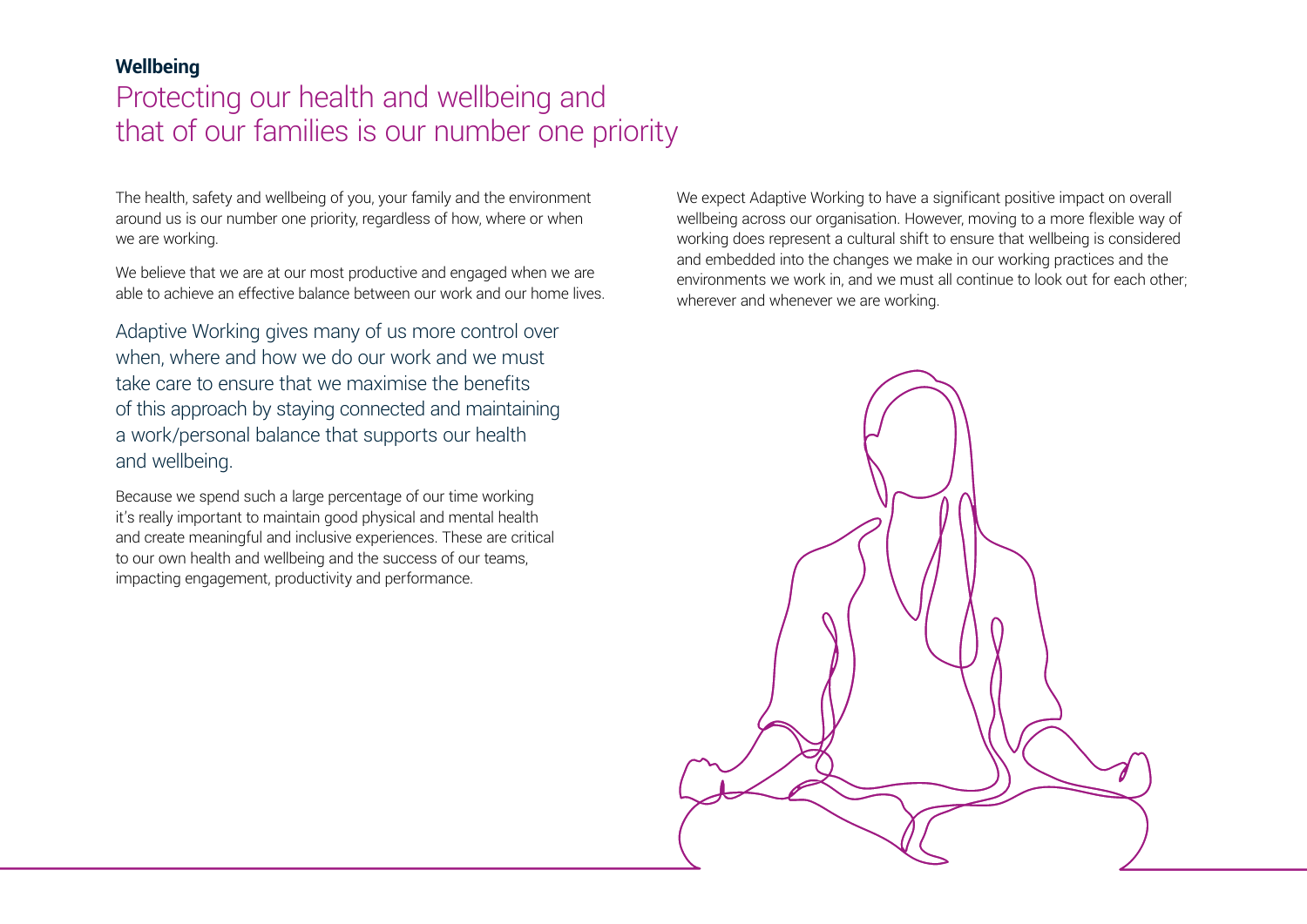# **Diversity & Inclusion**

# Creating a diverse and inclusive QinetiQ; where our differences are not only embraced, but make us stronger

A high performance and inclusive culture means building a workplace where we can be authentic, feel valued and are able to realise our full potential.

An environment where we can each benefit from the experiences of a diverse range of thinking from people with varied backgrounds, and at different stages in their careers. This diversity of perspectives inspires us to innovate for our customers so we can contribute to the safety and security of the world around us.

We all have different preferences for how we work at our best.

With a workforce that encompasses five generations, we understand that we all have different needs when it comes to balancing work and other aspects of our life.

For our global business to be successful, embracing and supporting flexible, asynchronous and distributed working is essential. We believe that a flexible working environment enables us to build a high performing, inclusive culture that is collaborative and customer-focused.

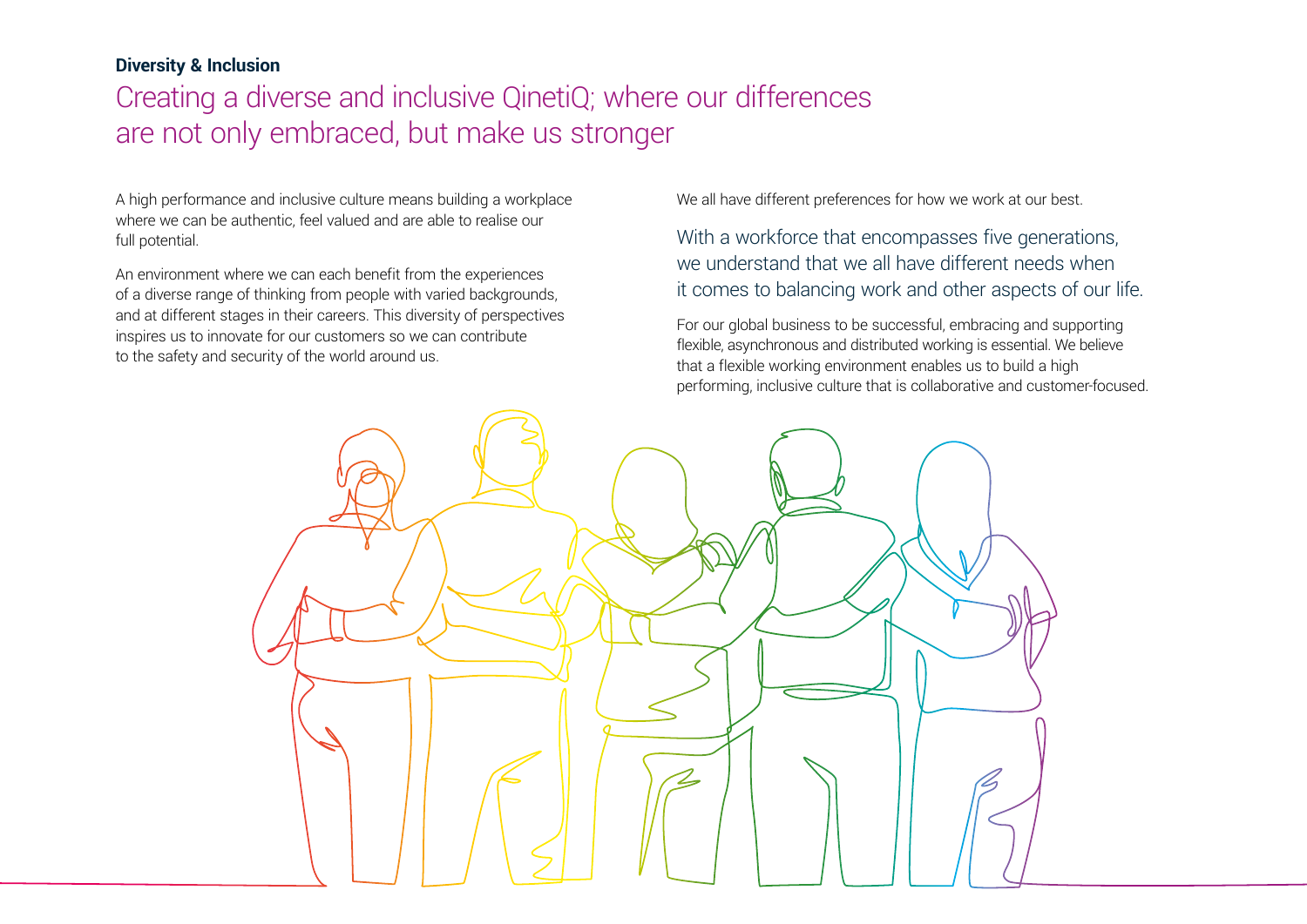# **How Adaptive Working supports diversity and inclusion:**

## **Flexibility**

Each project or task we work on for our customers will be different. Building flexibility into our approach means we can adapt to whatever is required by our customers, the team we are working with and our own individual needs. There is no one size fits all, rather we are empowered to find the very best ways of working that create a good outcome for all.

## **Recruitment**

An inclusive working environment is critical if we are to attract the diverse talent we need to be successful. Offering flexibility significantly opens up access to job roles to a much broader range of people.

#### **Leadership**

Organisations are proven to be more successful if the leadership community is diverse. Our leaders are empowered to play to their strengths and to the strengths of their teams, creating an inclusive environment where all can contribute their best.

## **Community**

Adaptive Working means that many of us can flex our time to participate in community programmes. We seek to be inclusive in our approach and are particularly focusing our outreach activities that inspire the next generation of scientists and engineers.

# **Collaboration**

Ensuring we take an inclusive approach to collaboration enables everyone in a team to contribute; finding the techniques and tools that bring the ideas together without defaulting to being in the same room to work together. Harnessing diverse thinking and working styles, creates an inclusive environment that allows us all to thrive, increases the opportunities for innovation and productivity.



#### **How can we?**

We know that we need to balance customer commitments, with team working, and individual needs, so it's important that we work together to meet those requirements wherever possible and practical. Which is why our discussions about how we each work should start with "how can we?" This approach encourages us to look at all the options, to consider what's possible, and to understand how, when and where we can adapt the way to work.

It supports us in attracting and retaining the very best people, and creating an environment where we can each achieve our full potential.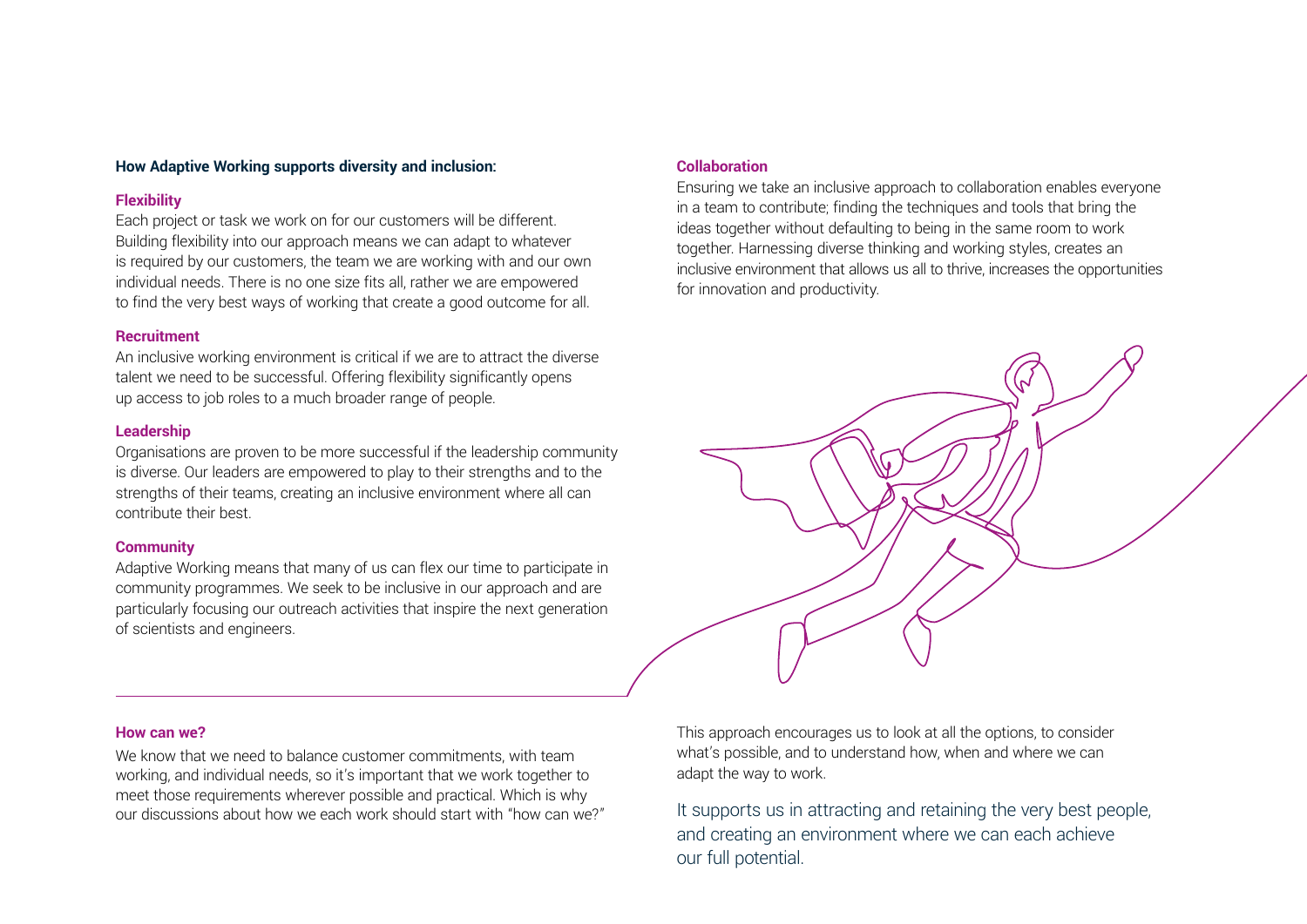# **Digital Transformation**

# Connect and collaborate globally, to deliver consistently to our customers wherever we are in the world

As part of our Digital & Data Transformation we are investing in new business tools that will enable us to connect and collaborate globally, delivering consistently to our customers wherever we are in the world.

This is a five-year phased implementation programme, providing the interim collaborative tools needed to meet our immediate needs, while preparing in the background the necessary secure and safe platforms for the future.

Over the last year we have introduced tools such as WebEx, SuccessFactors, Q-Share and Nebula making easier ways to communicate and collaborate, and improving our ways of working. We will continue to make the most of these tools, investing our efforts in how we embed the digital tools that form part of how we work in the future.

Longer-term, we will partner with business' and functions to help create new digital products and services for our customers, many of which will exploit our unique data and knowledge assets. Our digital effort will provide the tools we need to work collaboratively, more efficiently, and better meet the needs of our customers.

# **Ultimately supporting us in our focus on profitable growth, providing us with the business tools to be more productiveand generate more revenue by:**

- Making our lives easier by joining up our systems and providing one version of the truth, enabling consistent processes across the globe, removing the need to repeat information and the input of data, automating manual tasks; so that we can focus on what we do best and create a great experience for our people
- Focusing on customer products and services, delivered to customers around the world, faster and cheaper than ever before

Fundamental to this will be the roll out of Microsoft 365 which is already underway and will continue in a controlled and iterative way, learning as we go.

The intention is to make it easier to work together, whether working onsite or remotely, and allow us to focus on providing value to our customers. We have a huge opportunity to make a difference for ourselves and our customers, but to get the real value from the investment we will needto think and work differently.

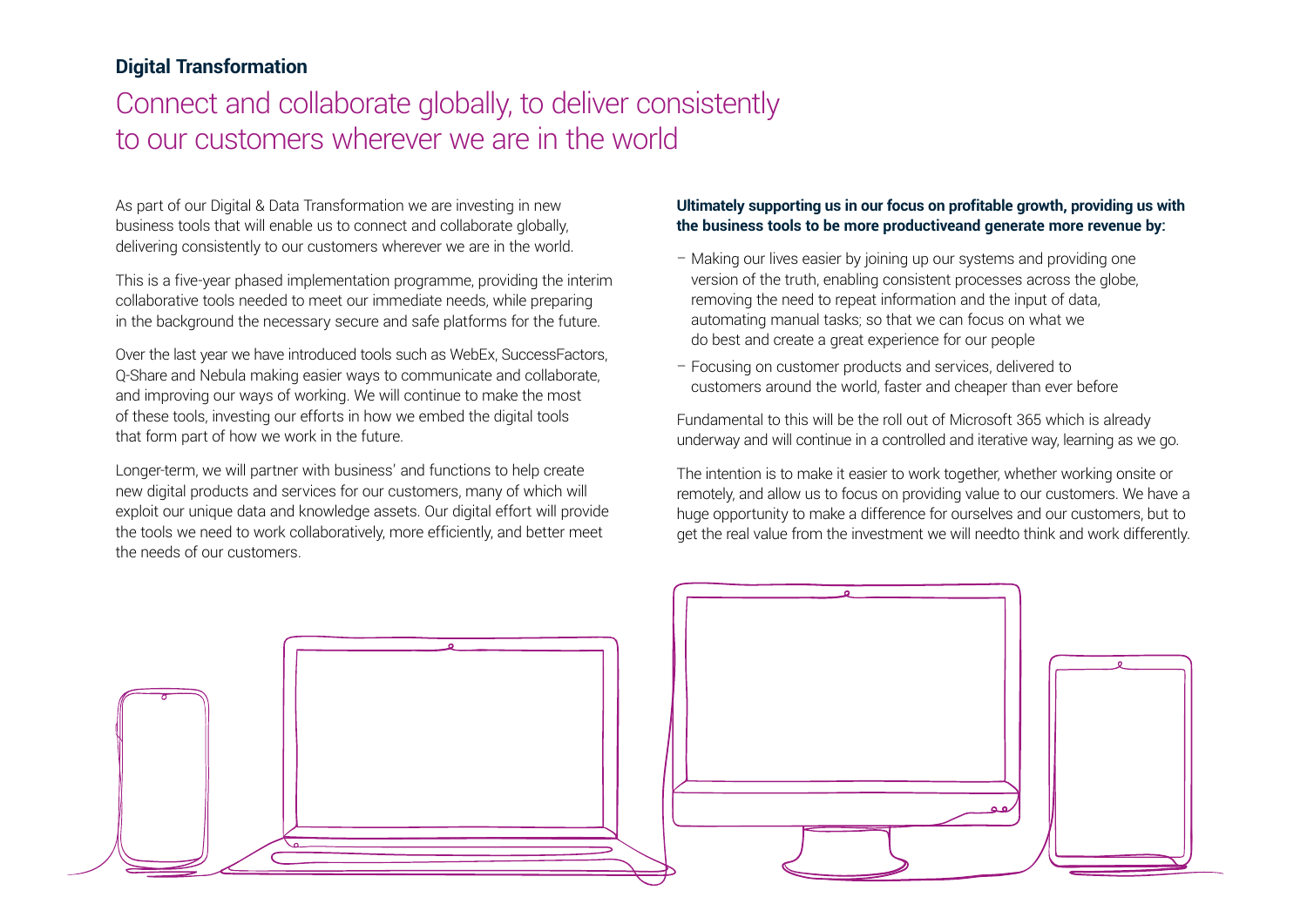# **Making it work together** Creating new habits and breaking old patterns

Adaptive Working creates both new opportunities for changing the way we work together, and new challenges too. How we work must be fair and collaborative, ensuring that everyone feels part of the team.

We all have a responsibility, regardless of our role, to maintain team cohesion and identity, look out for each other's wellbeing, and to work as effectively as possible as a team.

We want to make sure that Adaptive Working is as productive and inclusive as possible for all, whether we are working on site, remotely or a blend of the two.



## **Learning as we go**

The success of creating a high performing and inclusive culture depends on us all. We need to continue to learn about what works best in terms of what we need to deliver within our teams. Having good open conversations and taking time on a regular basis to reflect on what is working well, what isn't, why this may be will help us to learn and continuously improve.

## **Here are some behavioural patterns to look out for as we create new habits and break old patterns:**

## **Working flexibly**

- Talk about how hybrid working and informal/formal flexible working happens in your team
- Take care to involve everybody equally, regardless of whether they are at site or working remotely
- Try new digital tools, learning what works and what doesn't
- Ensure you have clear goals and are measured and managed accordingly
- Don't feel forced to turn on your camera for virtual meetings
- Avoid saying no, instead try "how can we?"

# **Global collaboration and knowledge sharing**

- Choose the appropriate method of communication to suit the need
- Proactively share your skills, knowledge and experience
- Reach out to colleagues in similar roles in other geographies
- Make sure that your contact details are up to date and available on our systems, so that you can easily be contacted
- Don't rely on emails as your only form of communication
- Don't think local, explore what's happening in other areas

## **Business focused**

- Ensure health and wellbeing remains our number one priority by frequently looking out for each other and checking-in on a regular basis
- Talk within your team about customer requirements, team commitment and individual needs and agree how you work together
- Ensure you can be ready and available to undertake work on site or at a customer location if required whenever necessary
- Share your experience, what you've learnt and how you've adapted
- Don't feel under pressure to work excessive hours
- Don't make decisions in isolation, make sure your working pattern balances customer, team and individual needs and is agreed with your manager